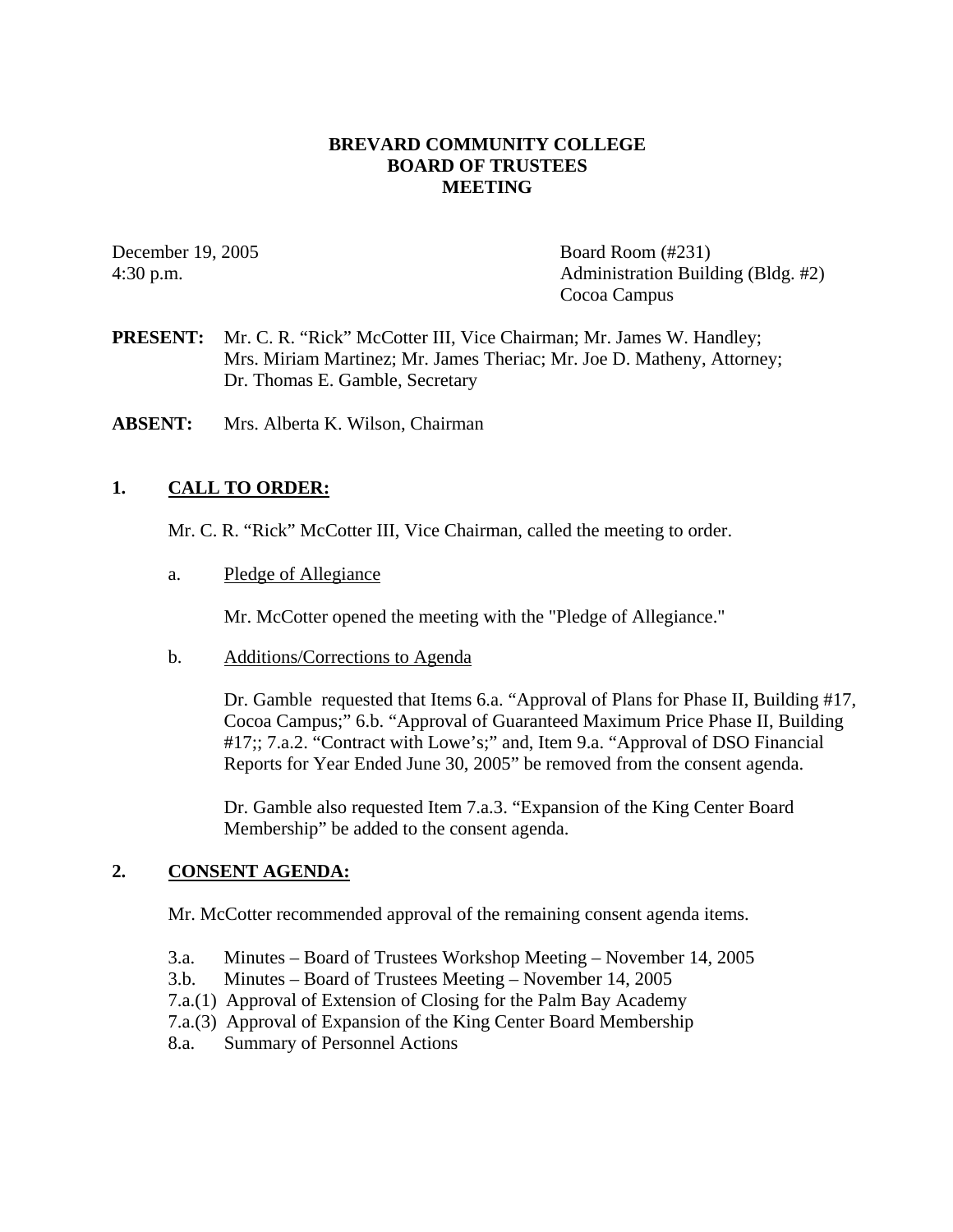- 8.c. Approval of Annual Inventory of Tangible Personal Property
- 9.b. Approval of November Monthly Summary of Income and Expenditures

Mrs. Martinez moved approval of the consent agenda items. Mr. Theriac seconded the motion. All those voting in favor of the motion – Martinez, Theriac, Handley, and McCotter; opposed – none. Motion unanimously approved. (Wilson - absent)

#### **3. APPROVAL OF OFFICIAL MINUTES OF PREVIOUS MEETINGS:**

a. Minutes – Board of Trustees Workshop Meeting – November 14, 2005

Approved – consent agenda.

b. Minutes – Board of Trustees Meeting – November 14, 2005

Approved – consent agenda.

### **4. COMMUNICATIONS:**

a. Presentation of Certificate of Appreciation - Mr. J.B. Kump, Regional Director for Congressman Weldon

 Mr. J.B. Kump, Regional Director for Congressman Weldon, stated Congressman Weldon regretted that his schedule would not allow him to attend the meeting, but conveyed great appreciation to the college for their sacrificial efforts in aiding victims of Hurricane Katrina. He presented Dr. Gamble and the Board with a Certificate of Recognition for this service.

 Dr. Gamble voiced recognition of the college's Service Learning Program, for their outstanding efforts in this regard.

b. Presentation of Community Business Partner Recognition by Habitat of Humanity - Mr. Joe Gassman, President, Habitat for Humanity, Brevard County

 Mr. Joe Gassman, President, Brevard County Habitat for Humanity, reported the long-standing partnership between Habitat for Humanity and the college's Service Learning Program has been invaluable. Mr. Gassman reported the Space Coast Youth Build program is such an example, where at-risk youth, ages 16 to 24, are given a second chance The Youth Build program and partnership with the college has been recognized as a best-practices organization. A plaque was presented to the Board in recognition and thanks for the partnership.

 Dr. Gamble recognized college employees - Ms. Michelle Bolash, Ms. Dianne Messer, and Mr. Bill Howard as being instrumental in the success of the program.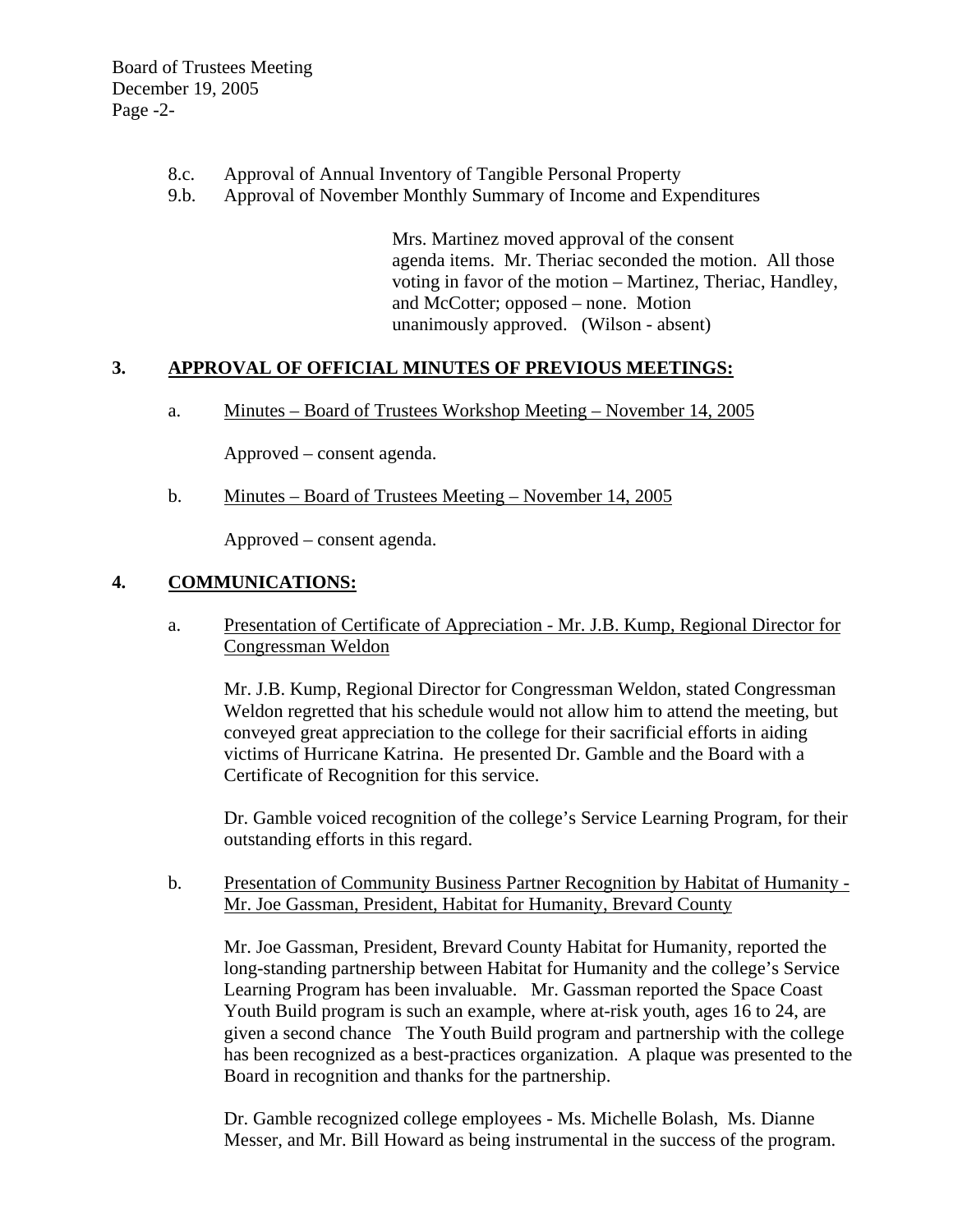Board of Trustees Meeting December 19, 2005 Page -3-

> Ms. Messer presented a token to Mr. Bruce Calendar, Habitat for Humanity, Site Manager, Habitat for Humanity, in recognition of his unconditional support to the youth and program.

### **5. CITIZEN'S PRESENTATION:**

None.

### **6. CONSTRUCTION AND DEVELOPMENT:**

#### 6.a. Approval of Plans for Phase II, Building #17, Cocoa Campus

Mr. Al Little, Vice President, Finance and Administrative Services, reported that the plans for the Phase II renovation of Building #17, Cocoa Campus have been completed. The Phase I renovations include the west wing of the first floor and the second floor of Building #17. Pending Board approval, the construction will begin during the college's Christmas break. Mr. Little introduced Mr. Markus Gemsch, Vice Principal Architect, Florida Architects, who provided an overview of the proposed plans, which will provide space for the Human Patient Simulators, storage, nursing labs, student lockers, computer desks, etc.

Mr. McCord, Architect, reported that significant modifications will be necessary to bring the space up to current safety standards and code. He further reported the four classrooms will be wired as "Smart Classrooms."

Dr. Gamble recommended approval of the plans for the Phase II renovations of Building #17, Cocoa Campus.

> Mr. Theriac moved approval of the Phase II renovations, Building #17, Cocoa Campus. Mrs. Martinez seconded the motion. All those voting in favor of the motion – Theriac, Martinez, Handley, and McCotter; opposed – none. Motion unanimously approved. (Wilson - absent)

#### 6.b. Approval of Guaranteed Maximum Price Phase II, Building #17, Cocoa Campus

Mr. Al Little, Vice President, Financial and Administrative Services, reported the Board previously approved A.D. Morgan as Construction Manager for the Phase II, Building #17 renovation project. A.D. Morgan has reviewed the plan and negotiated a guaranteed maximum price for the completion of the project as previously discussed in the amount of \$1,399,108.26, which is within budgetary constraints. Mr. Little reported Board approval will allow construction to begin during Christmas break with projected occupancy in August 2006. Dr. Gamble recommended approval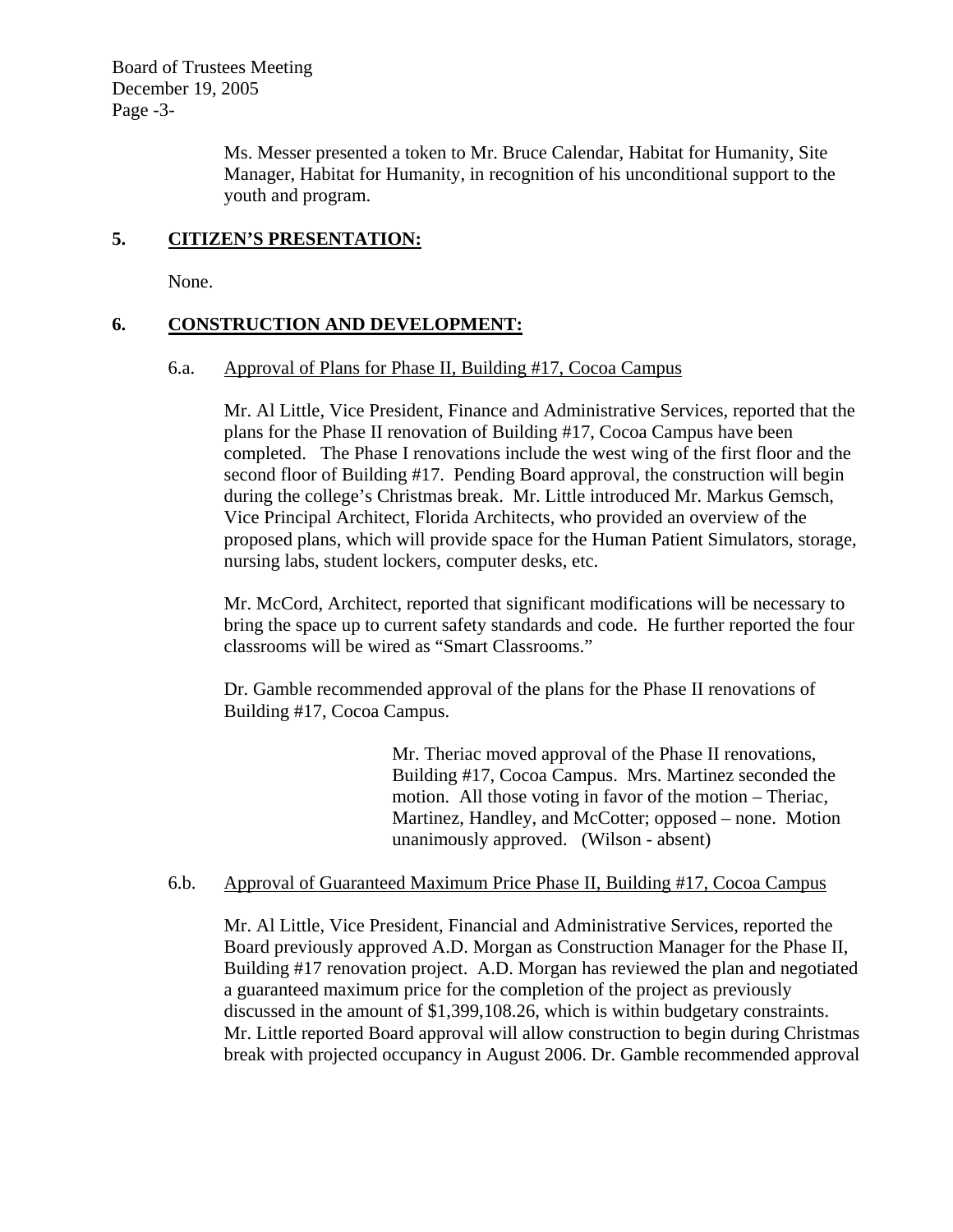Board of Trustees Meeting December 19, 2005 Page -4-

> of the Approval of the Guaranteed Maximum Price Phase II, Building #17, Cocoa Campus in the amount of \$1,399,108.26.

> > Mrs. Martinez moved approval of the Guaranteed Maximum Price Phase II, Building #17, Cocoa Campus in the amount of \$1,399,108.26. Mr. Theriac seconded the motion. All those voting in favor of the motion – Martinez, Theriac, Handley, and McCotter; opposed – none. Motion unanimously approved. (Wilson - absent)

## **7. OLD BUSINESS:**

7.a Report on Pending Legal Actions – Mr. Matheny

No report.

7.a.(1) Approval of Extension of Closing for the Palm Bay Academy

Approved - consent agenda.

### 7.a.(2) Approval of Contract with Lowe's

Mr. Matheny reported that Ms. Elle Halperin, local counsel to Lowe's Corporation, is presenting a contract which has been negotiated among BCC, Lowe's and the City of Palm Bay. Mr. Matheny reported there were several changes that were discussed in the Board workshop. Ms. Halperin has conducted a discussion with the engineers who stated the changes were not impossible. Mr. Matheny recommended approving the contract subject to the correction of the items and subsequent approval and review by college legal counsel and administrative staff. Dr. Gamble recommended approval of the Lowe's contract.

> Mrs. Martinez moved approval of the contract with Lowe's subject to the modifications suggested at the December 19, 2005, Board Workshop, namely: (a) the change of the easement; (b) counsel's review of the documents; and, (c) the administration's review of the documents. Mr. Theriac reported he no longer has a conflict of interest as earlier stated and seconded the motion. All those voting in favor of the motion – Martinez, Theriac, Handley, and McCotter; opposed – none. Motion unanimously approved. (Wilson - absent)

#### 7.a.(3) Expansion of the King Center Board Membership

Approved - consent agenda.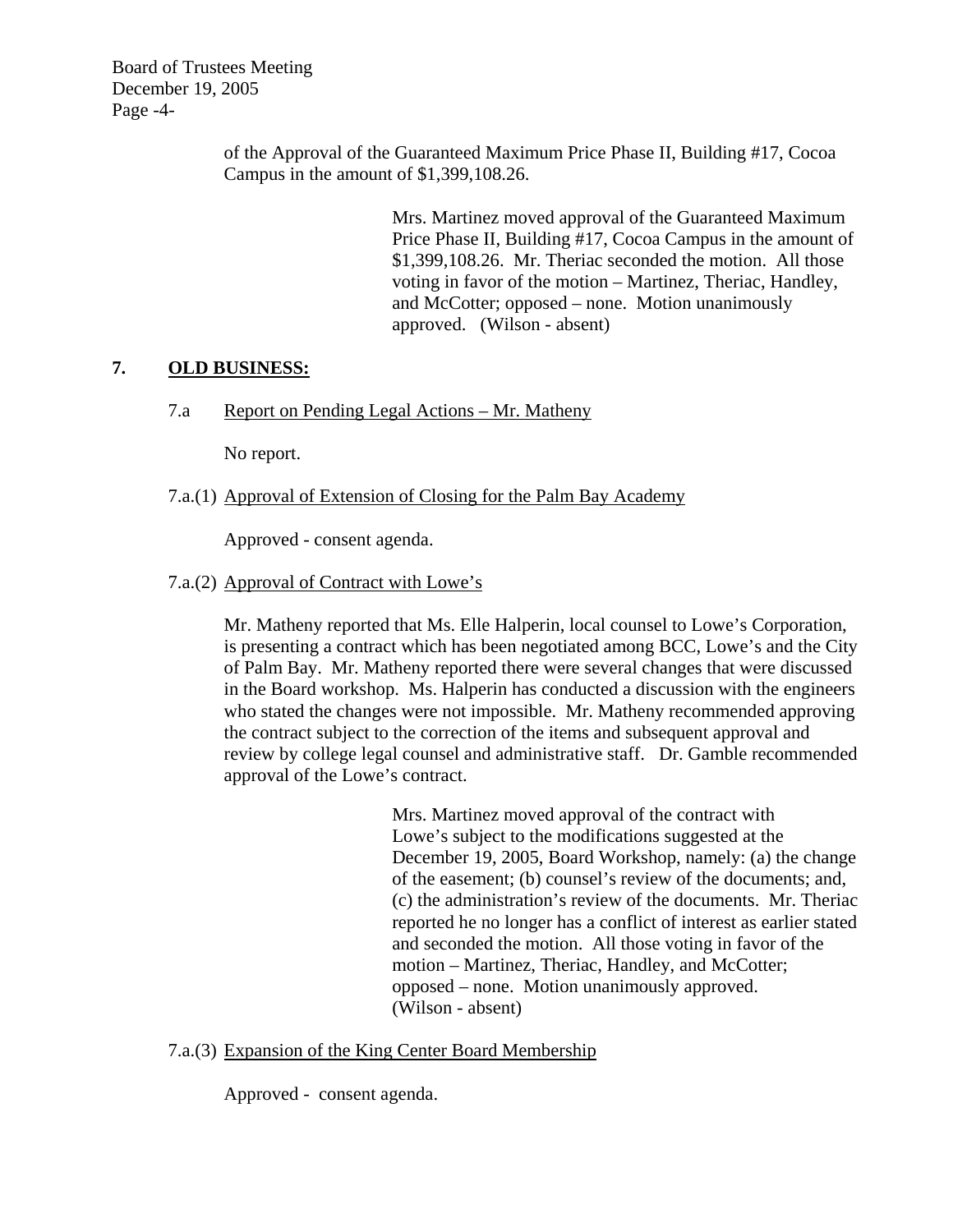### **8. NEW BUSINESS:**

#### a. Personnel Actions

Presented to the Board for information only; with no action required.

#### b. First Reading of Policy Changes - #400.4 and #400.8

Dr. Gamble reported there is no action required at this time. The First Reading allows the Board time to review for possible modifications prior to the January 2006 Board meeting. He further reported that Policy #400.8 is a new policy to ensure two readings for each policy addition or change. The Board concurred. Mrs. Martinez suggested a minor typographical change to Policy #400.4, namely, to remove the bullet from the first item. A copy with the suggested change was provided to Mrs. Martin for correction.

c. Approval of Annual Inventory of Tangible Personal Property

Approved - consent agenda.

d. Request for Future Board Meeting/Workshop Agenda Items

Mrs. Martinez requested a future presentation regarding the new pre-engineering program. Dr. Gamble suggested this will be planned for the January 2006 meeting.

## **9. FINANCIAL ACTIONS:**

#### a. Approval of DSO Financial Reports for Year Ended June 30, 2005

Mr. McCotter reported he removed this item from the consent agenda in order to provide an opportunity for Board inquiries if desired. Mr. Cherry reported the DSO Financial Reports include the audit review checklist as required by the Board of Education, the financial statements prepared by independent auditors and the IRS Form 990 tax return for each of the college's direct support organizations (DSO's.) Each organization received clean audits and the reports show solid financial performance in FY 2005. Dr. Gamble reported that the college Foundation has reached a goal set five years ago of obtaining and exceeding a \$10 million corpus value. Dr. Gamble recommended approval of the DSO Financial Reports for Year Ended June 30, 2005.

> Mrs. Martinez moved approval of DSO Financial Reports for Year Ended June 30, 2005. Mr. Theriac seconded the motion. All those voting in favor of the motion – Martinez, Theriac, Handley, and McCotter; opposed – none. Motion unanimously approved. (Wilson - absent)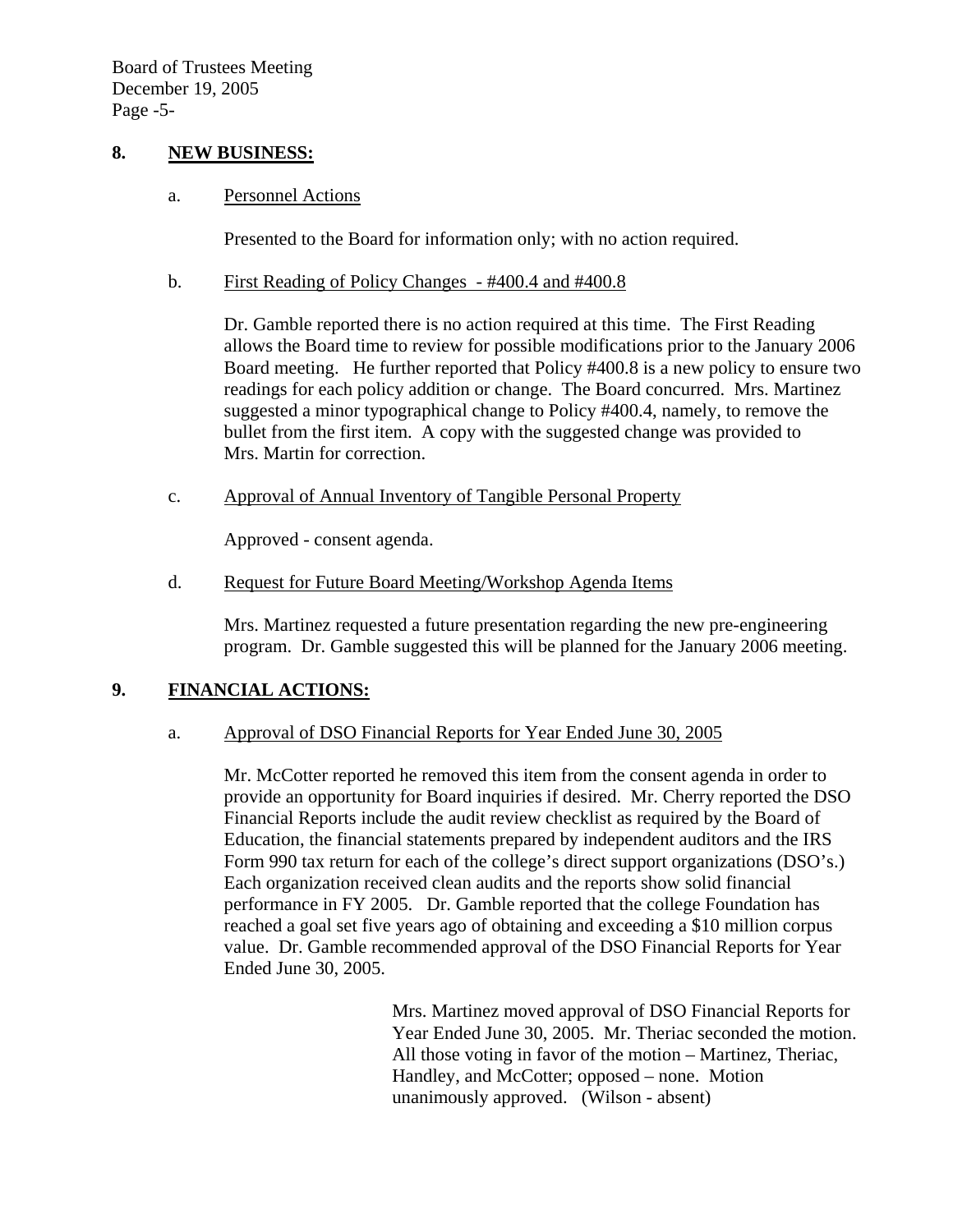## b. Approval of the October Monthly Summary of Income and Expenditures

Approved - consent agenda.

## **10. REPORT OF THE PRESIDENT:**

### a. Florida Association of Community College (FACC) Trustees Commission Annual Legislative Meeting

Dr. Gamble reported the FACC Trustees Commission will hold its annual Legislative meeting in Tallahassee on January 25-26, 2006. This meeting provides the opportunity to visit the local delegation members and others regarding issues impacting community colleges. The program will begin with an overview by House and Senate representatives and the Governor's office, followed by a session discussing the components of community college needs. On January 26, there will be an opening session with the remainder of the day dedicated to visits to the representatives. Dr. Gamble reported that a dinner has been hosted in the past; however, this practice is currently under review to ensure there are no ethics concerns. Dinner will be hosted for the Board on January 25, and delegates will be invited to drop by.

Dr. Gamble reported Trustees were provided materials and encouraged to complete and return the short survey provided to Ms. Martin regarding attendance plans, transportation, etc.

#### b. Association of Community College Trustees (ACCT) National Legislative Summit

Dr. Gamble reported the Association of Community College Trustees (ACCT) National Legislative Summit is scheduled for February 5-8, 2006, in Washington, D.C. He reported the pre-event handouts were distributed to the Board as the material contains useful information regardless of attendance. Mr. Theriac will attend and others who would like to attend should contact Ms. Martin as soon as possible.

#### c. Graduation

Dr. Gamble reported approximately 850 students graduated on Saturday, December 17. The ceremonies went well with an 84 year old graduate featured by the media, highlighting the lifelong learning mission for the college.

#### d. Holiday Closing

Dr. Gamble reported BCC will be closed from Thursday, December 22, 2005, through Sunday, January 1, 2006. Classes will resume on January 9, 2006. Dr. Gamble stated he would be available at all times should any need arise.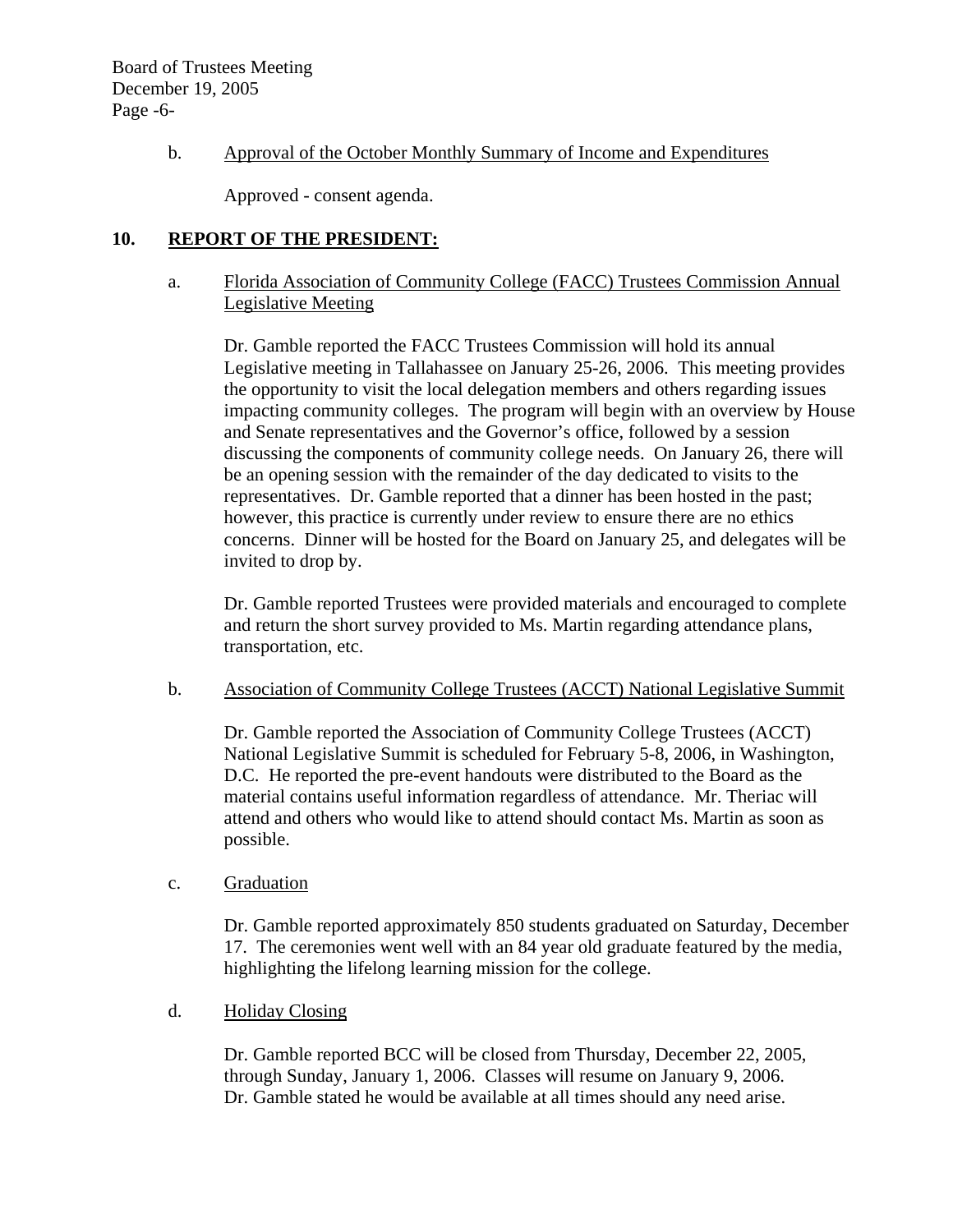### e. Chronicle of Higher Education

Dr. Gamble reported a pull-out session was included in the Chronicle of Higher Education devoted to community college education. A copy was provided to the Board members, which contains an abundance of useful information.

f. College Diversity Recruiting Brochure

Dr. Gamble reported the bi-lingual diversity recruiting brochure was provided to the Board. Mrs. Martinez requested the document be sent to her electronically and she will provide correction to the Spanish translation.

## **11. COMMITTEE REPORTS**

a. Architect Selection – Mrs. Martinez

No report.

b. Alumni Association – Mrs. Wilson

No report.

c. BCC Foundation – Mr. Theriac

Mr. Theriac reported the Foundation Quarterly Meeting, Madrigal Feaste, held on December 1, 2005, was very successful and well-attended.

d. Cocoa Village Playhouse – Mr. McCotter

No report.

e. Insurance Committee – Mrs. Martinez

No report.

f. King Center for the Performing Arts – Mr. Handley

No report.

g. Planetarium – Mr. Handley

No report.

Mr. Al Little, Vice President Finance and Administrative Services, reported that this would be the last Board meeting for Mr. Bill Baker, Purchasing Director, as he will retire in January following 32 years of employment at the college. The Board thanked Mr. Baker for his service and wished him well.